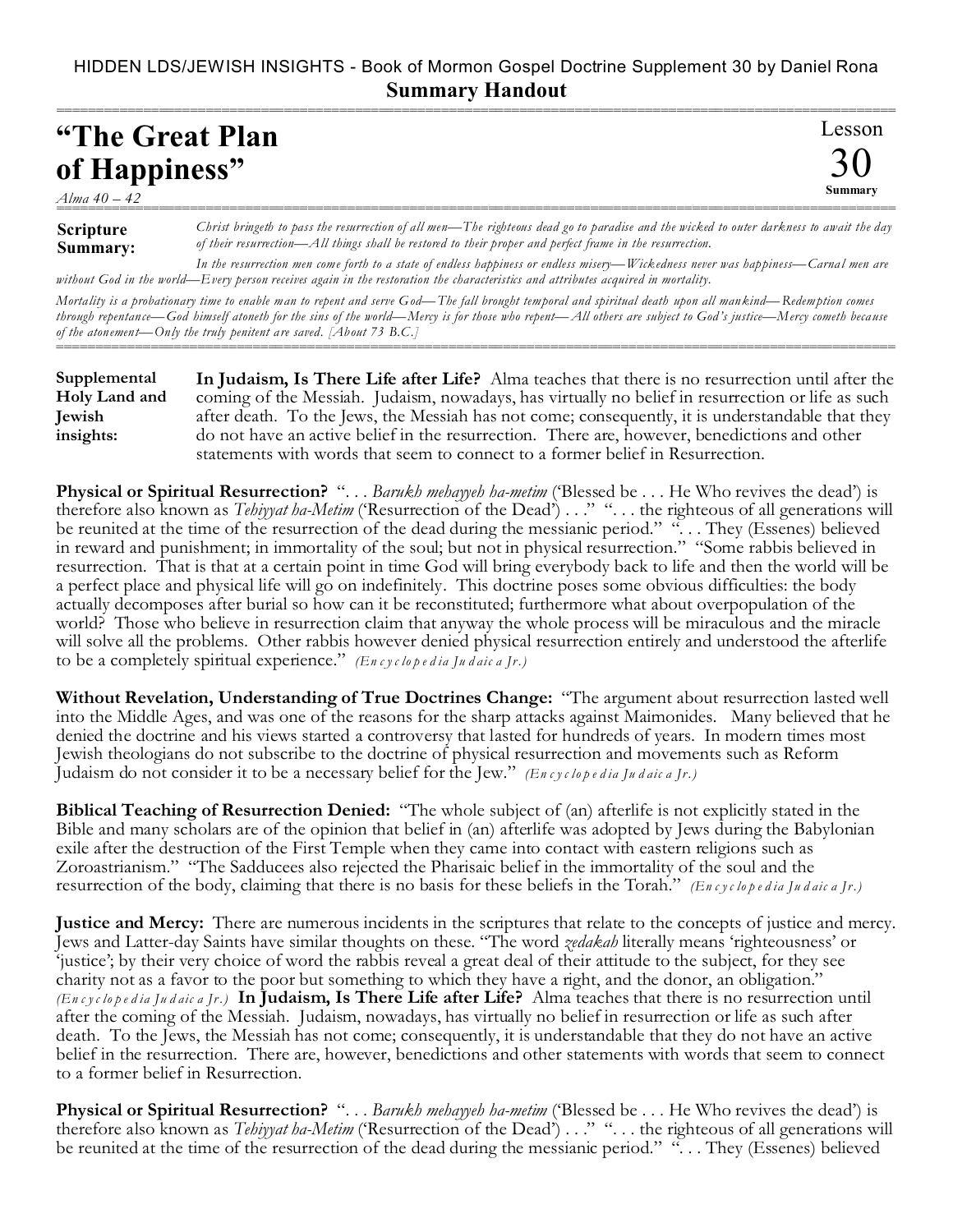in reward and punishment; in immortality of the soul; but not in physical resurrection." "Some rabbis believed in resurrection. That is that at a certain point in time God will bring everybody back to life and then the world will be a perfect place and physical life will go on indefinitely. This doctrine poses some obvious difficulties: the body actually decomposes after burial so how can it be reconstituted; furthermore what about overpopulation of the world? Those who believe in resurrection claim that anyway the whole process will be miraculous and the miracle will solve all the problems. Other rabbis however denied physical resurrection entirely and understood the afterlife to be a completely spiritual experience." *(En c y c lo p e d ia Ju d aic a Jr.)*

**Without Revelation, Understanding of True Doctrines Change:** "The argument about resurrection lasted well into the Middle Ages, and was one of the reasons for the sharp attacks against Maimonides. Many believed that he denied the doctrine and his views started a controversy that lasted for hundreds of years. In modern times most Jewish theologians do not subscribe to the doctrine of physical resurrection and movements such as Reform Judaism do not consider it to be a necessary belief for the Jew." *(En c y c lo p e d ia Ju d aic a Jr.)*

**Biblical Teaching of Resurrection Denied:** "The whole subject of (an) afterlife is not explicitly stated in the Bible and many scholars are of the opinion that belief in (an) afterlife was adopted by Jews during the Babylonian exile after the destruction of the First Temple when they came into contact with eastern religions such as Zoroastrianism." "The Sadducees also rejected the Pharisaic belief in the immortality of the soul and the resurrection of the body, claiming that there is no basis for these beliefs in the Torah." *(En c y c lo p e d ia Ju d aic a Jr.)*

**Justice and Mercy:** There are numerous incidents in the scriptures that relate to the concepts of justice and mercy. Jews and Latter-day Saints have similar thoughts on these. "The word *zedakah* literally means 'righteousness' or 'justice'; by their very choice of word the rabbis reveal a great deal of their attitude to the subject, for they see charity not as a favor to the poor but something to which they have a right, and the donor, an obligation." *(En c y c lo p e d ia Ju d aic a Jr.)*

**Righteousness Equated with Justice and Mercy:** "The Hebrew word for justice is *zedek,* and indicative of Judaism's attitude is the fact that another form of the same root *zedakah,* means 'charity.' For justice must be tempered with mercy and indeed the main attribute of God is His integration of justice and mercy. Yet another Hebrew word derived from the same root is *zaddik,* which means 'righteous.' The righteous man is one who is both just and merciful." *(En c y c lo p e d ia Ju d aic a Jr.)*

**Repentance Requires Justice and Mercy:** "A unique aspect of the Jewish faith is that although God rules the world with absolute justice, He is also merciful and forgives sins against Him. The doctrine of repentance is based on this belief." *(En c y c lo p e d ia Ju d aic a Jr.)*

**Justice and Mercy Are Attributes of God:** ". . . God, as depicted by the rabbis, embodies a combination of justice and mercy, of strict judgment and lenient compassion. This combination of justice and mercy in God is represented by the two names of God --- Elohim and YHWH. The former stands for justice and the latter for mercy. Though they may seem contradictory, one actually complements the other and, when there is a conflict between the two, God usually favors mercy." *(Enc y c lop e d ia Ju d aic a Jr. )* For the Latter-day Saint, God the Father is Elohim (Justice) and His begotten Son is Jehovah, (Mercy).

**What Do the Cherubim Represent?** Since there is mention of Cherubim in the chapters being studied, I want to suggest a possible physical parallel with justice and mercy. "The Ark of the Covenant stood inside the Holy of Holies and contained the tablets of the Ten Commandments which were given to Moses on Mount Sinai. Hovering over the Ark were two cherubim, each 16-foot high, made of olive wood. Archaeologists believe that each of the cherubim was formed with a lion-like body, a man-shaped head, and two wings. The cherubim were believed to be servants of God whose main task was to guard the Ark." *(En c y c lo p e d ia Ju d aic a Jr.)*

**Righteousness Equated with Justice and Mercy:** "The Hebrew word for justice is *zedek,* and indicative of Judaism's attitude is the fact that another form of the same root *zedakah,* means 'charity.' For justice must be tempered with mercy and indeed the main attribute of God is His integration of justice and mercy. Yet another Hebrew word derived from the same root is *zaddik*, which means 'righteous.' The righteous man is one who is both just and merciful." (Encyclopedia Judaica Jr.)

**Repentance Requires Justice and Mercy:** "A unique aspect of the Jewish faith is that although God rules the world with absolute justice, He is also merciful and forgives sins against Him. The doctrine of repentance is based on this belief." *(En c y c lo p e d ia Ju d aic a Jr.)*